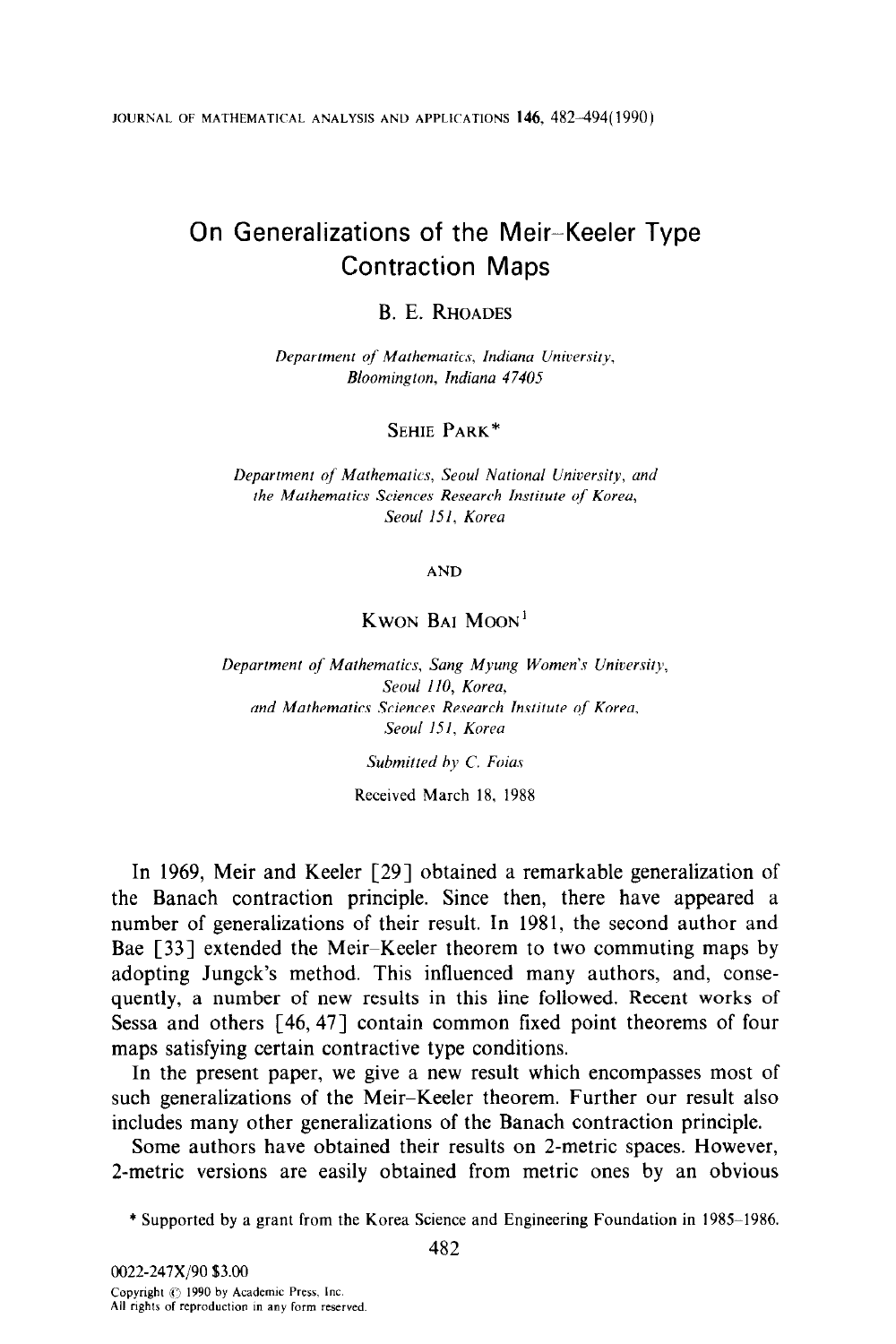modification. Therefore, for simplicity, we have confined this work to metric spaces.

Previous to this paper, Meir-Keeler type conditions have required continuity of the maps involved. In our theorem we remove this restriction. We also replace the condition of commutativity, or weakly commutative, by a weaker condition called compatible. As a consequence, our theorem is the most general fixed point result of its type and includes over 50 theorems in the literature as special cases.

Let  $(X, d)$  be a metric space, and A and S selfmaps of X. A and S are said to be weakly commuting at a point x if  $d(ASx, SAx) \le d(Sx, Ax)$ . This property was first defined by Sessa [45] and is strictly weaker than the condition that A and S commute at x. A property weaker than that of weakly commuting is compatibility [20] or preorbitally commuting [54]. Two maps A and S compatible if, whenever there is a sequence  $\{x_n\} \subset X$ satisfying lim  $Ax_n = \lim Sx_n = u$ , then  $\lim d(SAx_n, ASx_n) = 0$ . Every weakly commuting map is compatible, but there are examples to show that the converse is false.

Our main result is the following.

**THEOREM** 1. Let  $(X, d)$  be a complete metric space, and S, T selfmaps of X with S or T continuous. Suppose there exists a sequence  $\{A_i\}$  of selfmaps of X satisfying

- (i) either  $A_i: X \to SX \cap TX$  for each i, or
- (i') S, T:  $X \to \bigcap_i A_i X$ ,
- (ii) each  $A_i$  is compatible with S and T,

(iii) each  $A_i$  weakly commutes with S at each point  $\xi$  for which  $A_i \xi = S \xi$  and each A<sub>i</sub> weakly commutes with T at each point  $\eta$  for which  $A_i$ <sub>n</sub> = T<sub>n</sub>, and

(iv) for any  $\varepsilon > 0$  there exists a  $\delta > 0$  such that, for each x,  $v \in X$ ,

$$
\varepsilon \leq M_{ij}(x, y) < \varepsilon + \delta \quad \text{implies} \quad d(A_i x, A_j y) < \varepsilon,
$$

where

$$
M_{ij}(x, y) = \max\{d(Sx, Ty), d(Sx, A_i x), d(Ty, A_j y), [d(Sx, A_j y) + d(Ty, A_i x)]/2\}.
$$

Then all the  $A_i$ , S, and T have a unique common fixed point.

For any  $x_0 \in X$ , in case (i) choose sequences  $\{x_n\}$  and  $\{y_n\}$  as follows:

 $y_1 = Sx_1 = A_1x_0, y_2 = Tx_2 = A_2x_1, ...,$  $y_{2n-1}=Sx_{2n-1}=A_{2n-1}x_{2n-2}, y_{2n}=Tx_{2n}=A_{2n}x_{2n-1},...$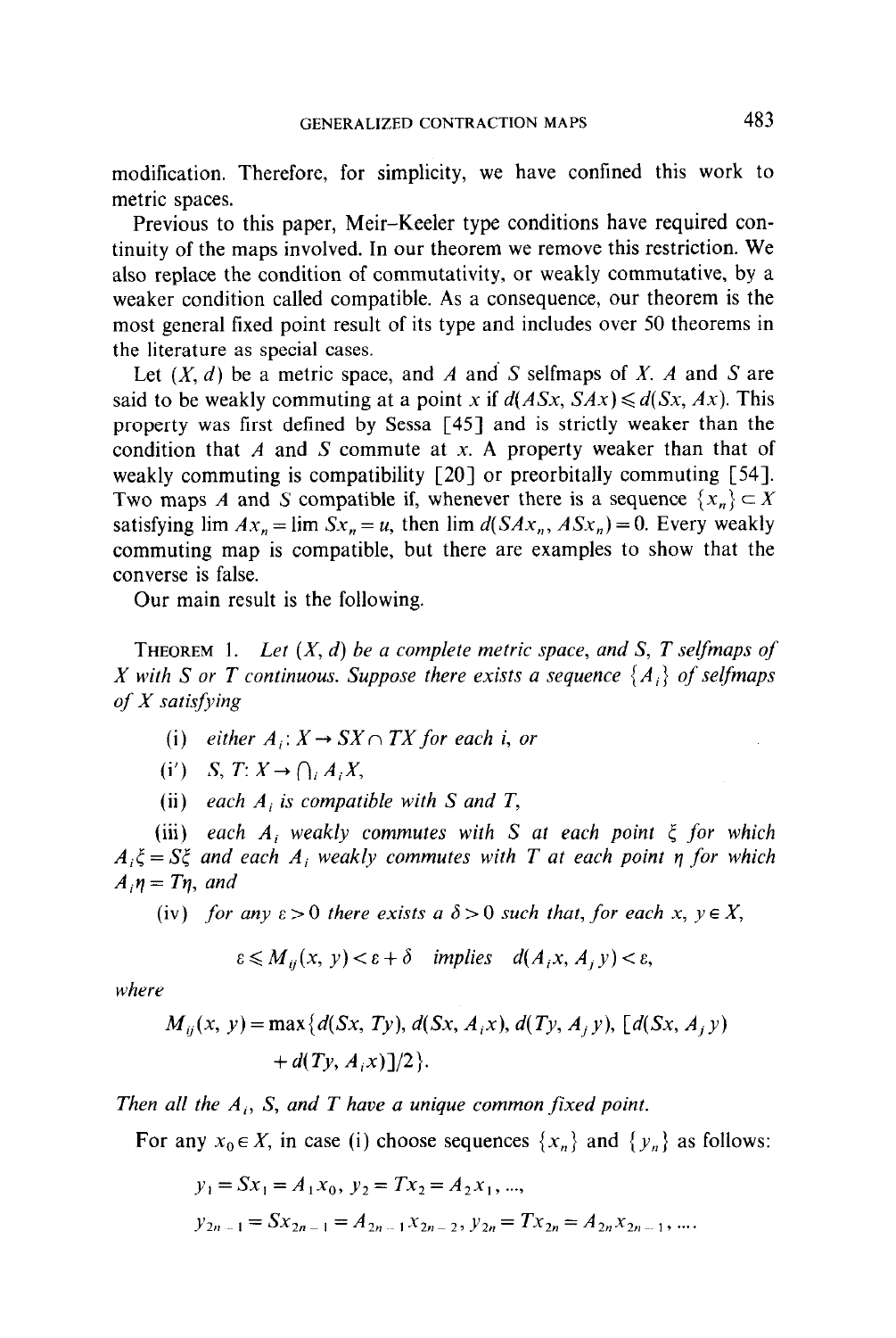For case (i') choose  $\{x_n\}$  and  $\{y_n\}$  as follows:

$$
y_1 = A_1 x_1 = Sx_0,
$$
  $y_2 = A_2 x_2 = Tx_1, ...,$   
\n $y_{2n-1} = A_{2n-1} x_{2n-1} = Sx_{2n-2},$   $y_{2n} x_{2n} = Tx_{2n-1}, ...$ 

Define  $d_n = d(y_n, y_{n+1})$ .

LEMMA 1.  $r = \inf_n d_n = 0$ .

*Proof.* Assume (i) and assume  $r > 0$ . From (iv),

$$
d_{2n} = d(y_{2n}, y_{2n+1}) = d(A_{2n}x_{2n-1}, A_{2n+1}x_{2n})
$$
  

$$
< M_{2n, 2n+1}(x_{2n-1}, x_{2n}) = d_{2n-1}.
$$

Similarly  $d_{2n+1} < d_{2n}$ , and  $\{d_n\}$  is monotone decreasing.

There exists a  $\delta > 0$  such that (iv) is true for  $\varepsilon = r > 0$ . Choose N so that  $n \ge N$  implies  $r \le d_n < r + \delta$ . We may assume that n is odd. Since  $M_{2n,2n+1}(x_{2n-1},x_{2n})=d_{2n-1}, r \leq d_{2n-1} < r + \delta$ . From (iv) this implies that

$$
d_{2n} = d(y_{2n}, y_{2n+1}) = d(A_{2n}x_{2n-1}, A_{2n+1}x_{2n}) < r,
$$

a contradiction. Therefore  $r = 0$ .

The proof using (i') is similar.

LEMMA 2. If there exists a point p such that  $A_i \xi = S\xi = T\xi = p$  for each i, and each  $A_i$  weakly commutes with S and T at  $\xi$ , then p is the unique common fixed point of the  $A_i$ , S, and T.

*Proof.* Suppose  $Sp \neq p$ . Since each  $A_i$  and S weakly commute at  $\xi$ ,  $d(A_iS\xi, SA_i\xi) \le d(S\xi, A_i\xi) = 0$ , and  $A_iS\xi = SA_i\xi$ . From (iv),

$$
d(Sp, p) = d(SA_i\xi, A_j\xi) = d(A_iS\xi, A_j\xi) < M_{ij}(S\xi, \xi) = d(Sp, p),
$$

a contradiction. Therefore  $Sp = p$ .

Suppose  $Tp \neq p$ . Since each  $A_i$  weakly commutes with T at  $\xi$ ,  $d(A_i T\xi, TA_i\xi) \leq d(T\xi, A_i\xi) = 0$ ,  $A_i T\xi = TA_i\xi$ . From (iv),

$$
d(p, Tp) = d(A_i \xi, TA_j \xi) = d(A_i \xi, A_j T\xi) < M_{ij}(\xi, T\xi) = d(p, Tp),
$$

a contradiction.

Therefore  $Tp = p$  and  $A_i p = A_i S \xi = Sp = p$ , and p is a common fixed point of the  $A_i$ , S, and T.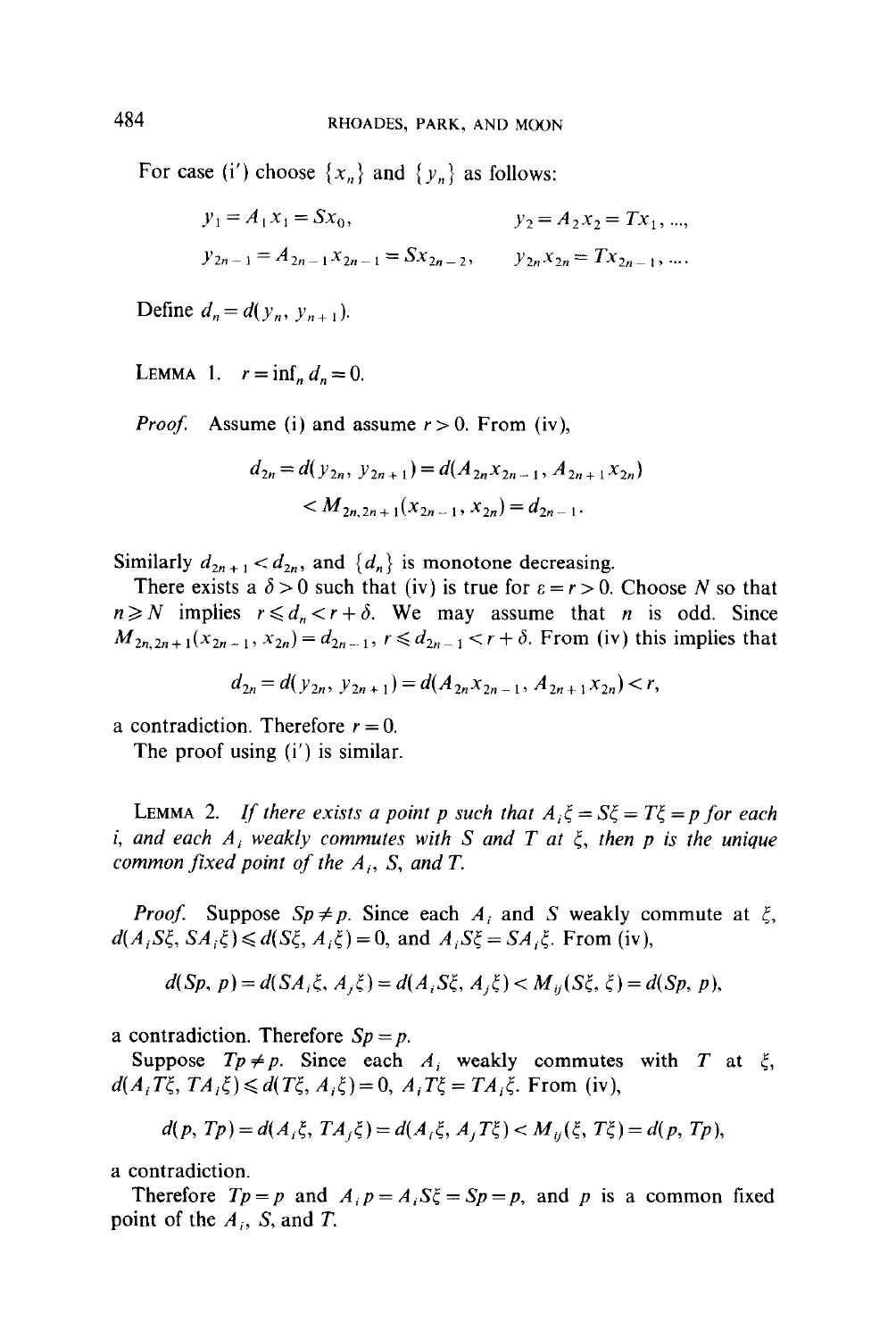Suppose that q is another common fixed point of the  $A_i$ , S, and T. If  $p \neq q$ , then, from (iv),

$$
d(p, q) = d(A_i p, A_j q) < M_{ij}(p, q) = d(p, q),
$$

a contradiction.

*Proof of the Theorem.* Let  $x_0 \in X$  and choose  $\{x_n\}$  and  $\{y_n\}$  as in (i). By Lemma 1,  $r=0$ .

Suppose that  $d_{2n-1} = 0$  for some  $n > 0$ . Then  $y_{2n-1} = y_{2n}$ . Suppose that  $y_{2n} \neq y_{2n+1}$ . Then  $M_{2n,2n+1}(x_{2n-1}, x_{2n}) \neq 0$ , which implies, by the proof of Lemma 1, that  $d_{2n} < d_{2n-1}$ , a contradiction. Therefore  $d_{2n} = 0$ , and hence  $d_k = 0$  for all  $k \ge 2n - 1$  and  $\{ y_n \}$  is Cauchy.

Similarly, the assumption that  $d_{2n} = 0$  for some  $n \ge 0$  implies that  $d_k = 0$ all  $k \geq 2n$  and, again,  $\{y_n\}$  is Cauchy.

Suppose  $d_n \neq 0$  for any *n*. By Lemma 1,  $\{d_n\}$  monotone decreases to zero. We wish to show that  $\{y_n\}$  is Cauchy. Suppose not. Then there exists an  $\varepsilon > 0$  and a subsequence  $\{y_{n_i}\}\$  of  $\{y_n\}$  such that  $d(y_{n_i}, y_{n_{i+1}}) > 2\varepsilon$ . From (iv), there exists a  $\delta$  satisfying  $0 < \delta < \varepsilon$  for which (iv) holds. Since  $\lim d(y_n, y_{n+1}) = 0$ , there exists an N such that  $m > N$  implies  $d(y_m, y_{m+1}) < \delta/6$ . Let  $n_i \ge N$ . We now show that there exists an integer j satisfying  $n_i < j < n_{i+1}$  such that

$$
\varepsilon + \frac{\delta}{3} \leq d(y_{n_i}, y_j) < \varepsilon + \frac{2\delta}{3}.\tag{*}
$$

First of all, there exist values of j such that  $d(y_{n_i}, y_j) \ge \varepsilon + \delta/3$ . For example, choose  $j = n_{i+1}$ . For suppose that  $d(y_{n_i}, y_{n_{i+1}-1}) < \varepsilon + \delta/3$ . Then

$$
d(y_{n_i}, y_{n_{i+1}}) \le d(y_{n_i}, y_{n_{i+1}-1}) + d(y_{n_{i+1}-1}, y_{n_{i+1}})
$$
  

$$
< \varepsilon + \delta/3 + \delta/6 < 2\varepsilon,
$$

a contradiction. The inequality is also true for  $j = n_{i+1} - 1$ . There are also values of j such that  $d(y_{n_i}, y_i) < \varepsilon + \delta/3$ . For example, choose  $j = n_i + 1$  or  $j = n<sub>i</sub> + 2$ . Without loss of generality we may assume that  $n<sub>i</sub>$  is odd. Pick j to be the smallest even integer such that  $j > n_i$  and  $d(y_{n_i}, y_j) \ge \varepsilon + \delta/3$ . Then  $d(y_{n_i}, y_{i-2}) < \epsilon + \delta/3$  and

$$
d(y_{n_i}, y_j) \le d(y_{n_i}, y_{j-2}) + d(y_{j-2}, y_{j-1}) + d(y_{j-1}, y_j)
$$
  

$$
\le \varepsilon + \delta/3 + \delta/6 + \delta/6 = \varepsilon + 2\delta/3,
$$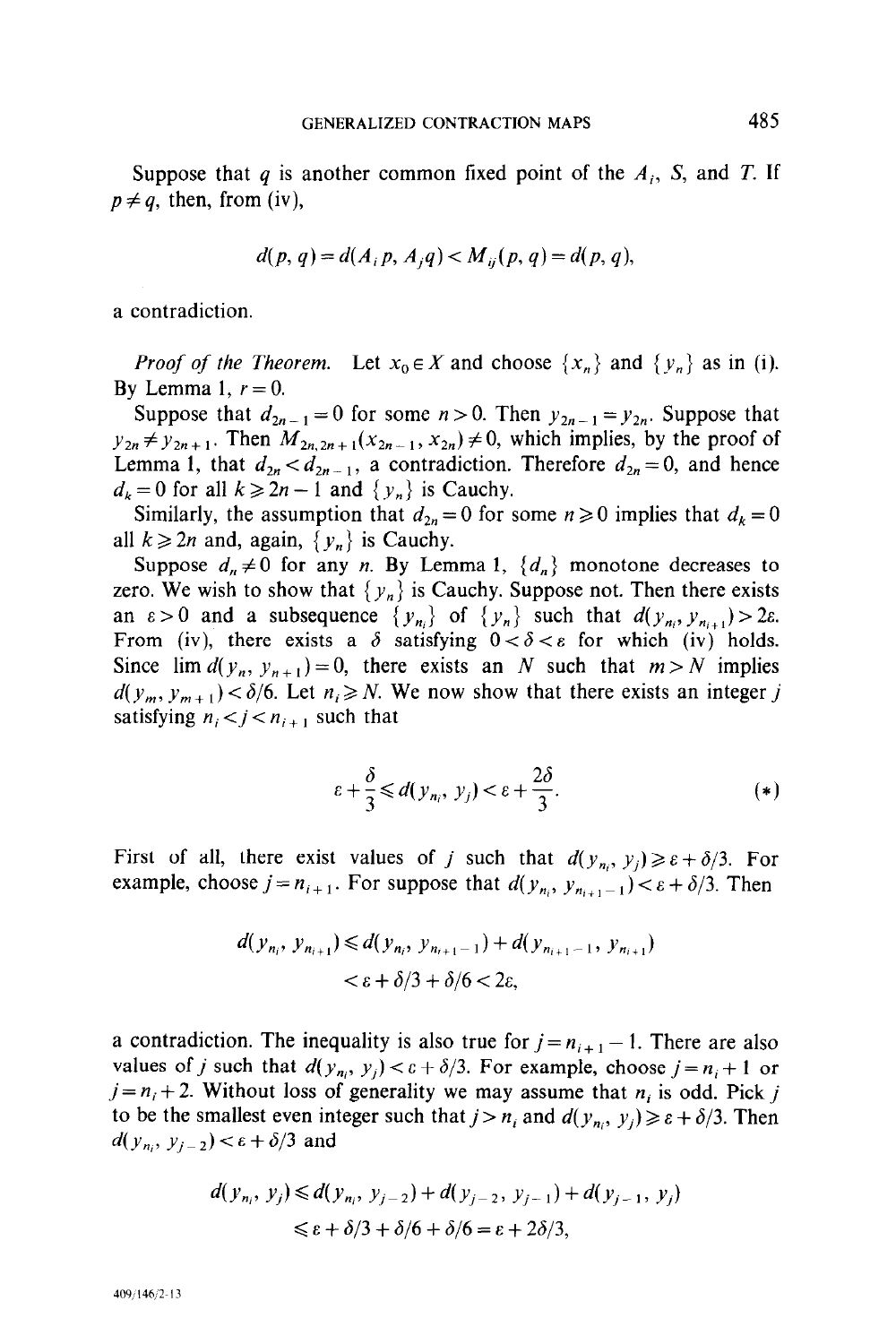and (\*) is established. Note that

$$
\varepsilon < \varepsilon + \delta/3 \leq d(y_{n_i}, y_j)
$$
\n
$$
\leq \max \{ d(y_{n_i}, y_j), d(y_{n_i}, y_{n_i+1}), d(y_j, y_{j+1}),
$$
\n
$$
[d(y_{n_i}, y_{j+1}) + d(y_j, y_{n_i+1}) ]/2 \} = M_{n_i+1, j+1}(x_{n_i}, x_{j+1}).
$$

From the choice of j,  $d(y_{n_i}, y_i) = d(Sx_{n_i}, Tx_{i+1}) < \varepsilon + 2\delta/3$ ,  $d(y_{n_i}, y_{n_i+1}) <$  $\delta/6$ ,  $d(y_i, y_{i+1}) < \delta/6$ , and

$$
[d(y_{n_i}, y_{j+1}) + d(y_j, y_{n_i+1})]/2
$$
  
\n
$$
\leq [d(y_{n_i}, y_j) + d(y_j, y_{j+1}) + d(y_j, y_{n_i}) + d(y_{n_i}, y_{n_i+1})]/2
$$
  
\n
$$
< \varepsilon + 2\delta/3 + \delta/6 < \varepsilon + \delta.
$$

Therefore, from (iv), we have  $d(A_{n_i+1}x_{n_i}, A_{j+1}x_j) = d(y_{n_i+1}, y_{j+1}) < \varepsilon$ . However,

$$
d(y_{n_i}, y_j \le d(y_{n_i}, y_{n_i+1}) + d(y_{n_i+1}, y_{j+1}) + d(y_{j+1}, y_j)
$$
  
<  $\delta/6 + \varepsilon + \delta/6 = \varepsilon + \delta/3$ ,

contradicting (\*). Therefore,  $\{y_n\}$  is Cauchy.

Since  $(X, d)$  is complete, there exists a  $\xi \in X$  such that  $\lim y_n = \xi$ . Thus  $\lim_{n \to \infty} S_{x_{2n-1}} = \xi$  and  $\lim_{n \to \infty} T_{x_{2n}} = \xi$ . Since  $\lim_{n \to \infty} T_{x_{2n}} = \xi$ ,  $\lim_{n \to \infty} A_{x_{2n-1}} = \xi$ .

Assume that S is continuous. Then 
$$
\lim_{n \to \infty} SA_{2n}x_{2n-1} = S\zeta
$$
;

$$
d(A_{2n} S x_{2n-1}, S_{5}) \le d(A_{2n} S x_{2n-1}, S A_{2n} x_{2n-1})
$$
  
+  $d(S A_{2n} x_{2n-1}, S_{5}) \to 0$  as  $n \to \infty$ ,

since  $A_{2n}$  and S are compatible. Therefore lim  $A_{2n}Sx_{2n-1} = S\xi$ .

Suppose  $\xi \neq S_{\xi}^x$ . lim  $M_{2n,2n-1}(Sx_{2n-1}, x_{2n-1}) = d(S_{\xi}, \xi)$ . Choose  $\varepsilon =$  $d(S\xi, \xi)/2$ . Then there exists a positive integer  $N_1$  such that, for all  $n \ge N_1$ ,

$$
|M_{2n,2n-1}(Sx_{2n-1},x_{2n-2})-d(S\zeta,\zeta)|<\varepsilon,
$$

i.e.,

$$
\varepsilon = -\varepsilon + d(S\xi, \xi) < M_{2n, 2n-1}(Sx_{2n-1}, x_{2n-2}) < d(S\xi, \xi) + \varepsilon.
$$

Since  $\lim d(A_{2n} S x_{2n-1}, A_{2n-1} x_{2n-2}) = d(S\xi, \xi)$ , there exists an integer  $N_2 > N_1$  such that, for all  $n \ge N_2$ ,

$$
|d(A_{2n}Sx_{2n-1}, A_{2n-1}x_{2n-2})-d(S\xi, \xi)| < \varepsilon/2;
$$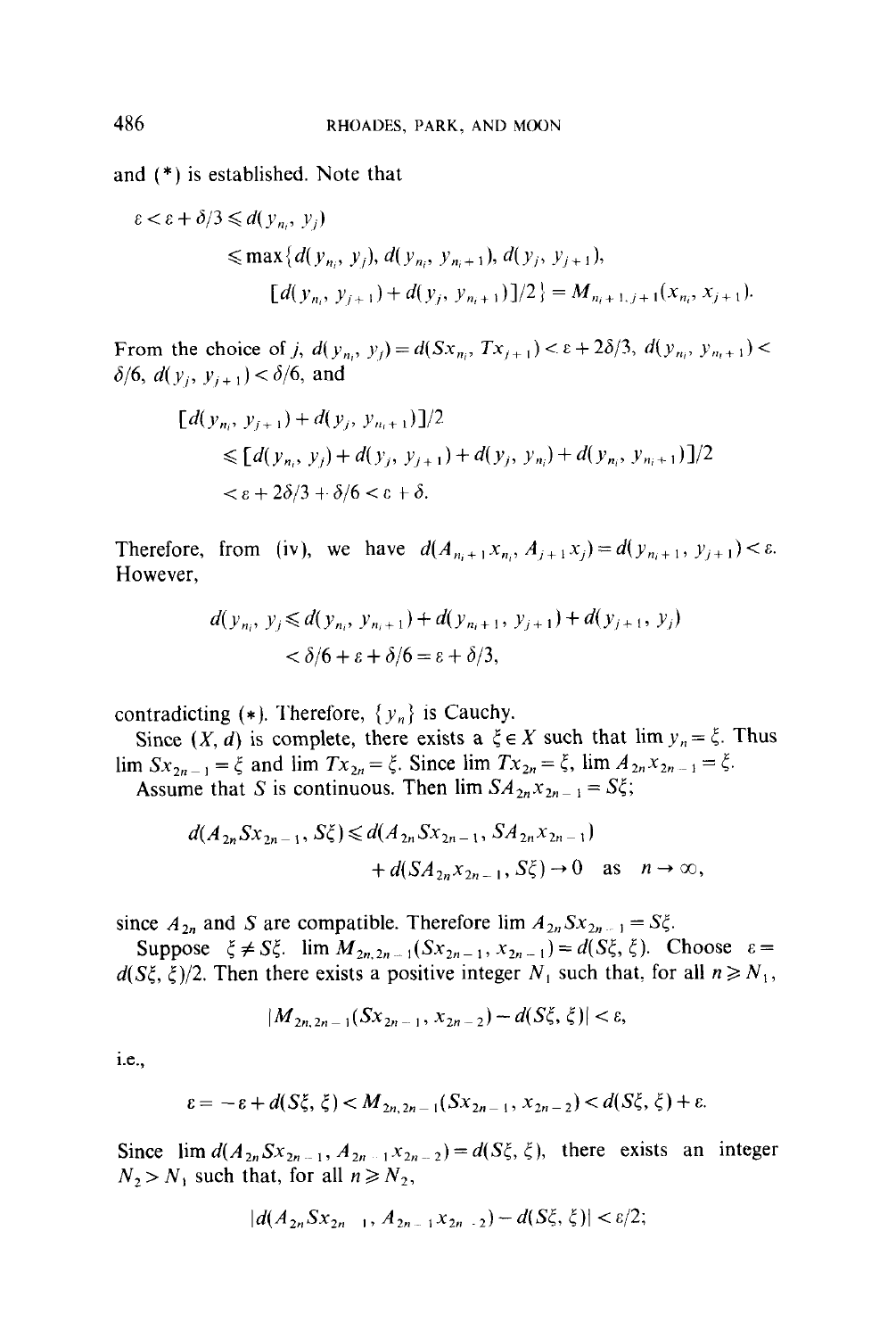i.e., using (iv),

$$
-\varepsilon/2 + d(S\xi, \xi) < d(A_{2n} S x_{n-1}, A_{2n-1} x_{2n-2}) < \varepsilon = d(S\xi, \xi)/2,
$$

which implies  $d(S\xi, \xi) < \varepsilon$ , a contradiction.

Suppose  $A_i \xi \neq \xi$  for some integer i. lim  $M_{i, 2n}(\xi, x_{2n-1}) = d(\xi, A_i \xi)$ . Choose  $\varepsilon = d(\xi, A_i \xi)/2$ . Then there exists a positive integer  $N_1$  such that, for all  $n \geq N_1$ ,

$$
|M_{i,2n}(\xi, x_{2n-1}) - d(\xi, A_i \xi)| < \varepsilon;
$$

i.e.,

$$
\varepsilon = d(\xi, A_i \xi) - \varepsilon < M_{i, 2n}(\xi, x_{2n-1}) < \varepsilon + d(A_i \xi, \xi).
$$

Since lim  $d(A_i\xi, A_{2n}x_{2n-1}) = d(A_i\xi, \xi)$ , there exists an integer  $N_2 > N_1$ such that, for all  $n \ge N_2$ ,

$$
|d(A_i\xi, A_{2n}X_{2n-1})-d(A_i\xi, \xi)| < \varepsilon/2;
$$

i.e., using (iv),

$$
-\varepsilon/2 + d(A_i\xi, \xi) < d(A_i\xi, A_{2n}X_{2n-1}) < \varepsilon = d(A_i\xi, \xi)/2,
$$

which implies  $d(A_i\xi, \xi) < \varepsilon$ , a contradiction. Therefore  $A_i\xi = \xi$  for each integer i.

Using (i) there exists a point  $w \in X$  such that  $A_i \xi = Tw = \xi$ .

Suppose there exists an integer j such that  $A_i w \neq \xi$ . Then  $M_{ii}(\xi, w) =$  $d(\xi, A_i w)$ . From (iv),

$$
d(\xi, A_j w) = d(A_i \xi, A_j w) < d(\xi, A_j w),
$$

a contradiction. Thus  $A_j w = \xi$  for each j. From (iii)  $A_j$  and T weakly commute at w so that  $d(A_iTw, TA_iw) \le d(Tw, A_iw) = 0$ . Therefore  $T\xi =$  $TA_iw = A_iTw = A_i\xi = \xi$ . By Lemma 2, the  $A_i$ , S, and T have a unique common fixed point.

The proof, assuming the continuity of  $T$ , is similar, as are the cases under which  $(i')$  is satisfied.

Since 1969 a number of extensions of the Meir-Keeler result have appeared. Most of them are consequences of our Theorem 1. We list some of them.

1. The necessity part of Theorem 3 of [47] is a special case of Theorem 1, with conditions (ii) and (iii) replaced by the weak commutativity of the  $A_i$ , with S and T, and (iv) replaced with

$$
d(A_i x, A_j y) \leq f(M_{ij}(x, y)),
$$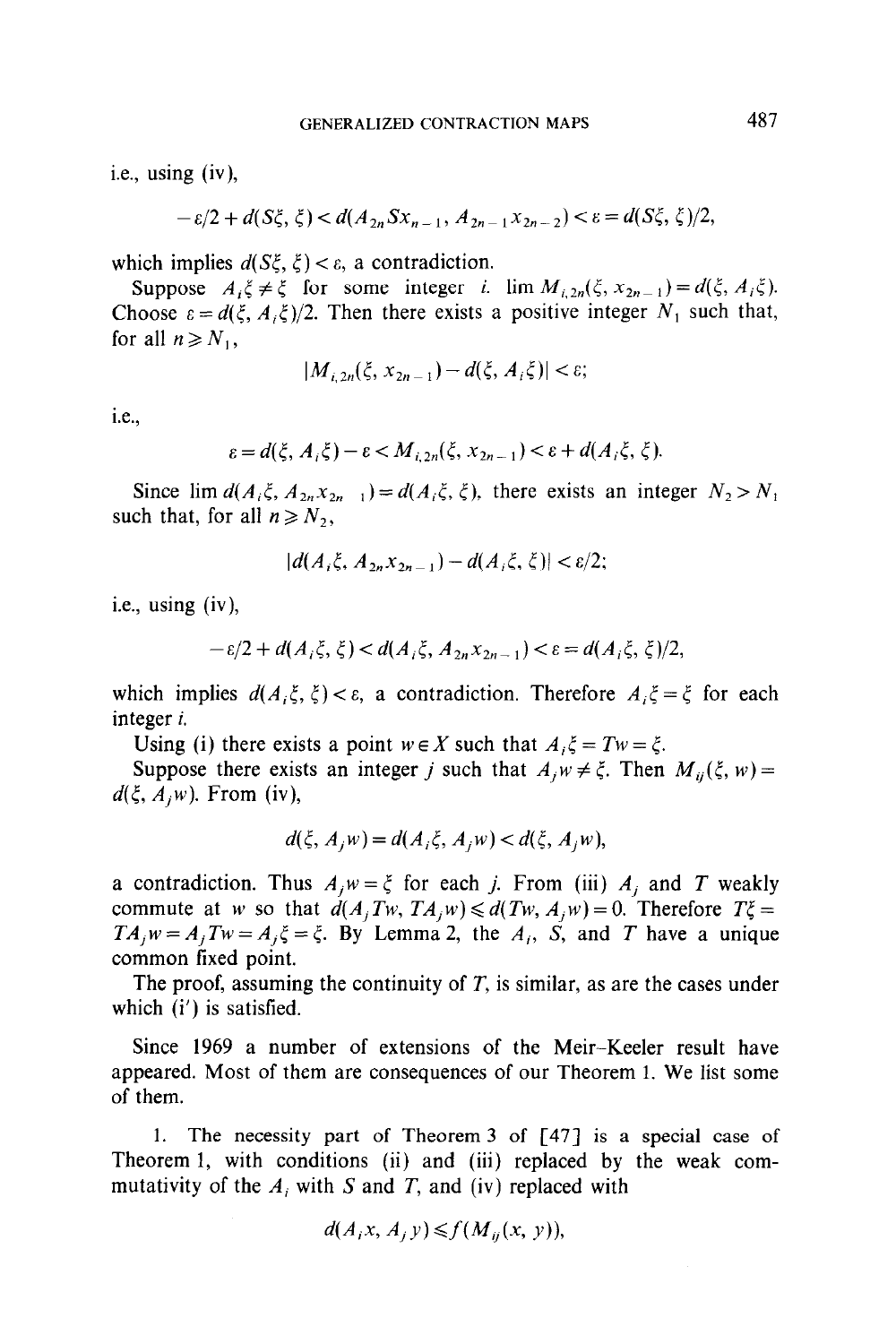where  $f: \mathbb{R}^+ \to \mathbb{R}^+$  which is nondecreasing and upper semicontinuous and satisfies  $f(t) < t$  for each  $t > 0$ .

Since Theorem 1 includes the above result, it also includes the corresponding theorems in Chang [4]; Fisher  $[10-12]$ ; Hadjic  $[14]$ ; Khan and Imdad [25]; Khan and Fisher [26]; Kubiak [27]; Sessa et al. [46]; Singh [49]; Singh and Singh [50]; Singh and Tiwari [51]; and Yeh [57, 58].

The sufficiency part of Theorem 3 of [47] is trivial.

2. Theorem 1 includes the result of Kaneko [21], where each  $A_i = f$ ;  $S = g$ ;  $T = k$ ; f commutes with g and k; f, g, k are continuous; and (iv) is replaced by  $d(fx, fy) \leq h d(gx, ky), 0 \leq h < 1$ .

It also includes Mukherjee [30], with each  $A_i = g$ ,  $S = T = f$ , f is continuous and commutes with  $g$ , and (iv) is replaced by

$$
d(gx, gy) \leq a_1 d(gx, fx) + a_2 d(gy, fy) + a_3 d(gx, fy)
$$

$$
+ a_4 d(gy, fx) + a_5 d(fx, fy),
$$

where  $a_i \geq 0$ ,  $\sum_{i=1}^{5} a_i < 1$ .

By interchanging  $x$  and  $y$  in the above definition and then adding, one obtains

$$
d(gx, gy) \leq A(d(gx, fx) + d(gy, fy)) + B(d(gx, fy) + d(gy, fx)) + Cd(fx, fy),
$$

where  $A = (a_1 + a_2)/2$ ,  $B = (a_3 + a_4)/2$ , and  $C = a_5$ . Thus  $2A + 2B + C =$  $k < 1$ , and this inequality in turn implies

$$
d(gx, gy) \le k \max\{d(gx, fx), d(gy, fy), [d(gx, fy) + d(gy, fx)]/2, d(fx, fy)\},\
$$

which is included in (iv).

Also included is Theorem 2 of Som and Mukherjee [52], where each  $A_i = g$ ,  $S = T = f$ , f is continuous and commutes with g, and (iv) is replaced with

$$
d(gx, gy) \leqslant \alpha d \left[ \left\{ d(fx, gx) \right\}^{1-\nu-\delta} \left\{ d(fy, gy) \right\}^{\nu} \left\{ d(fx, fy) \right\}^{\delta} \right],
$$

where  $0 \le \alpha < 1$ ,  $v + \delta < 1$ ,  $v > 0$ ,  $\delta \ge 0$ .

If one replaces each of the distances in the above inequality with the maximum of three distances, then we obtain

$$
d(gx, gy) \leq \alpha \max\{d(fx, gx), d(y, gy), d(fx, fy)\},\
$$

which is included in (iv).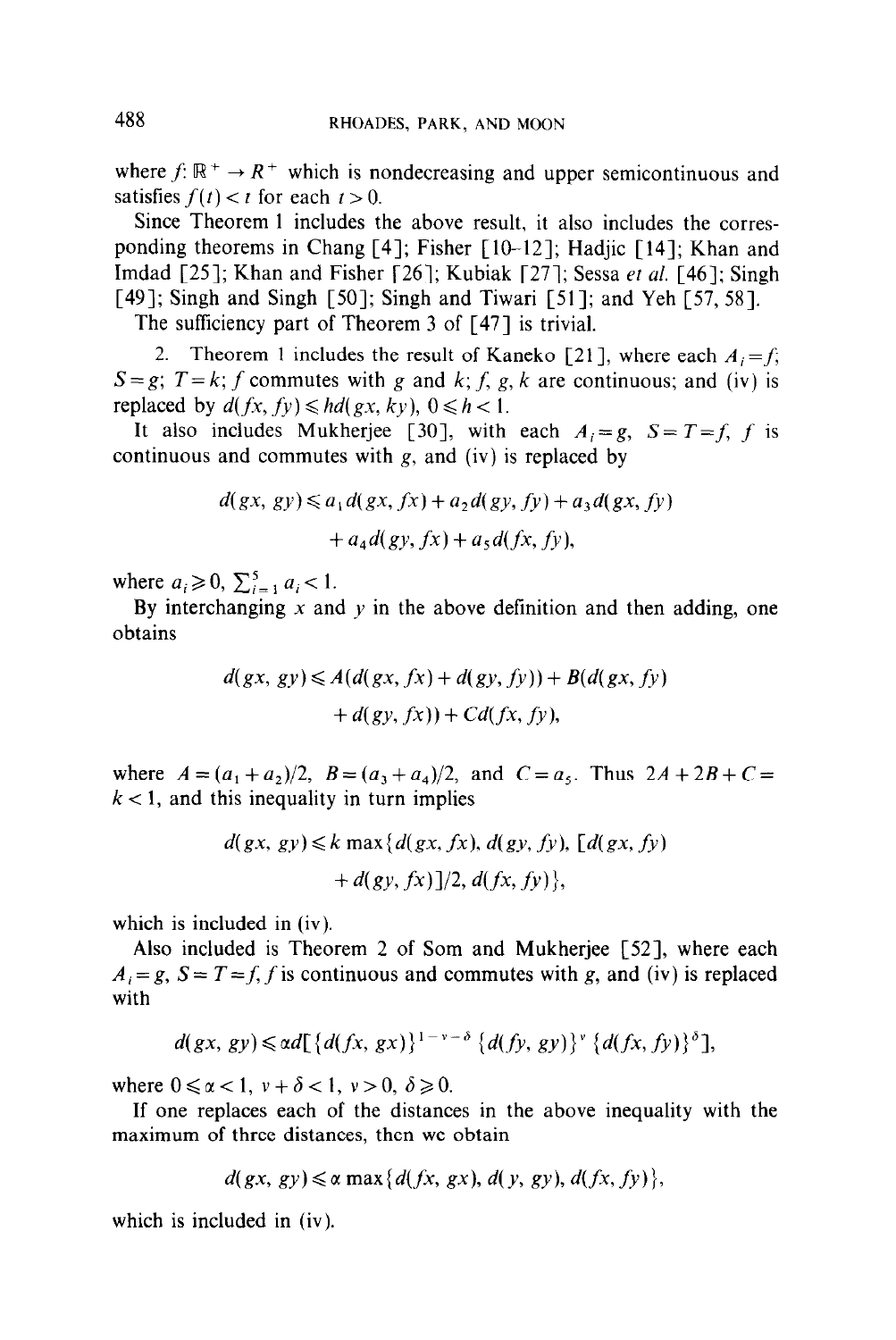3. With  $S = T = 1<sub>x</sub>$ , conditions (i)-(iii) are automatically satisfied. Theorem 1 then contains a number of fixed point theorems for families of maps, for example, Chatterji [7], with  $A_i = f_0$ ,  $A_j = f_n$ , and (iv) replaced by

$$
d(f_0x, f_n y) \leq q \max\{d(x, y), d(x, f_0x), d(y, f_n y), [d(x, f_n y) + d(y, f_0 x)]/2\},\
$$

 $n = 1, 2, ..., 0 < q < 1.$ 

For Jaiswal and Singh [19], take  $A_i = f_m$ ,  $A_j = f_n$ , and replace (iv) with

$$
d(f_m x, f_n y) \leq \alpha d(x, y) + \beta [d(x, f_m x) + d(y, f_n y)]
$$

$$
+ \gamma [d(x, f_n y) + d(y, f_m x)],
$$

 $\alpha, \beta, \gamma \geqslant 0$ ,  $\alpha + 2\beta + 2\gamma < 1$ .

The above inequality reduces to that of Chatterji with  $q = \alpha + 2\beta + 2\gamma$ .

Theorem 1 also includes Theorem 20 of Rhoades [41], and therefore includes Theorem 1 of Chang [4], Theorem 1 of Chatterjea [5], Theorem 1 of Hussian and Sehgal [16], Theorem 1 of Iseki [18], and Theorem 1 of Ray [38].

4. With  $S = T = 1_x$  and the sequence  $\{A_i\}$  replaced by two maps f and g, Theorem 1 includes a number of results for pairs of maps.

In Bajaj  $[1]$ , (iv) is replaced with

$$
d(Sx, Ty) \le \alpha \left[ \frac{d(x, Sx) d(x, Ty) + d^2(x, y) + d(x, Sx) d(x, y)}{d(x, Sx) + d(x, y) + d(x, Ty)} \right]
$$

for each x,  $y \in X$  such that the denominator does not vanish,  $0 < \alpha < 1$ .

The above inequality clearly implies

$$
d(Sx, Ty) \leq \alpha \max\{d(x, Sx), d(x, y)\}.
$$

In Fisher [9] (iv) is replaced with

$$
d(Sx, Ty) \leq c \frac{\{d(x, Sx)\}^2 + \{d(y, Ty)\}^2}{d(x, Sx) + d(y, Ty)}, \qquad 0 < c < 1,
$$

provided  $d(x, Sx) + d(y, Ty) \neq 0$ , and  $d(x, Sx) + d(y, Ty) = 0$  implies  $d(Sx, Ty) = 0.$ 

For  $d(x, Sx) + d(y, Ty) \neq 0$  the above inequality implies

$$
d(Sx, Ty) \leq c \max\{d(x, Sx), d(y, Ty)\},\
$$

which remains valid when  $d(x, Sx) + d(y, Ty) = 0$ .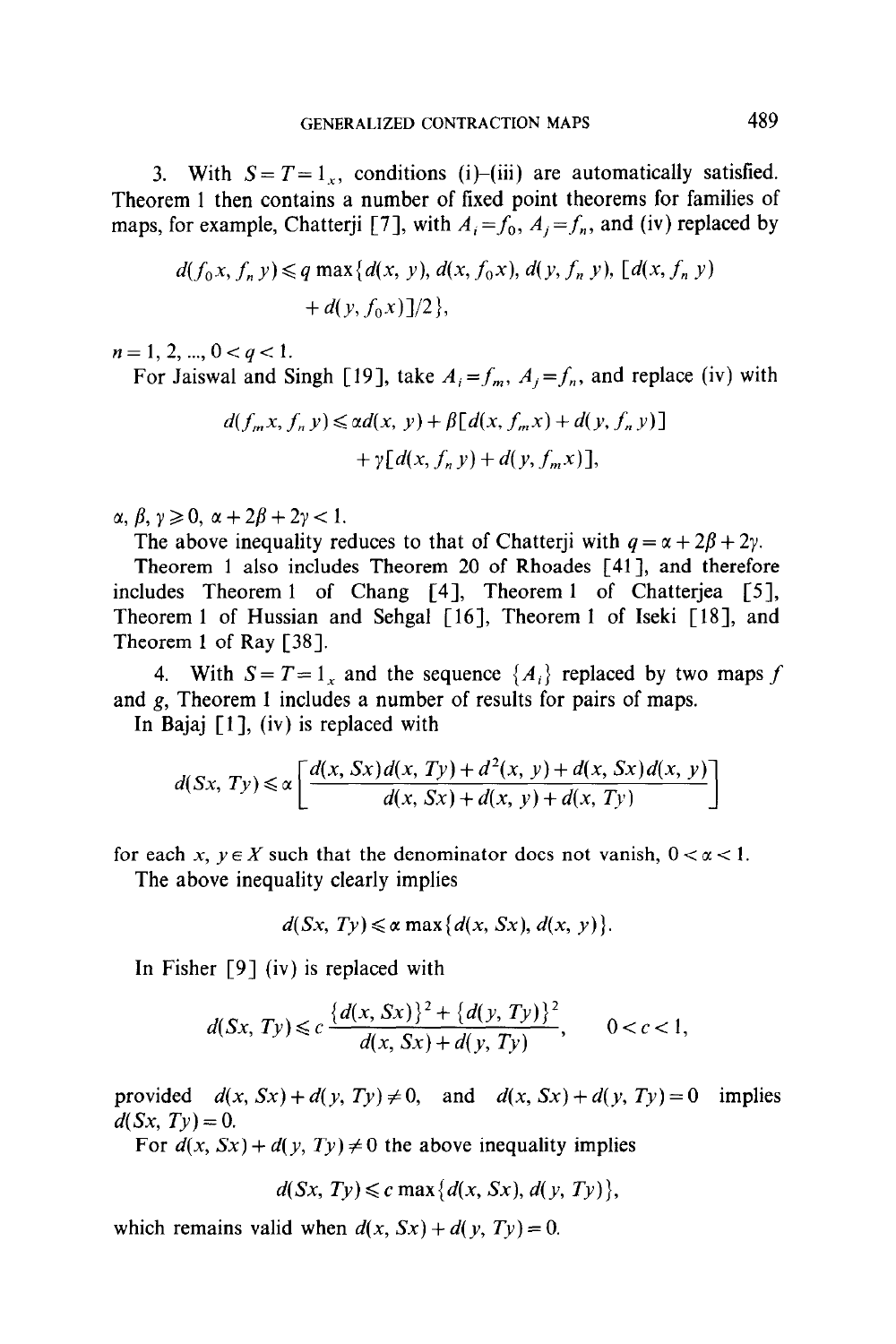In Proposition 1 of Rao [37], (iv) is replaced with

$$
d(T_1x, T_2y) \le k_1 d(x, T_1x) + k_2 d(y, T_2y) + k_3 d(x, T_2y) + k_4 d(y, T_1x) + k_5 d(x, y),
$$

 $k_1 \geqslant 0, k_1+k_2+2k_3+2k_4+k_5<1.$ 

The above inequality implies

$$
d(T_1x, T_2y) \le (k_1 + k_2) \max\{d(x, T_1x), d(y, T_2y)\}
$$
  
+ 2(k\_3 + k\_4)[d(x, T\_2y) + d(y, T\_1x)]/2 + k\_5d(x, y)  

$$
\le q \max\{d(x, T_1x), d(y, T_2y), [d(x, T_2y) + d(y, T_1x)]/2, d(x, y)\},
$$
 (1)

where  $q = k_1 + k_2 + 2(k_3 + k_4) + k_5$ .

In Theorem 1 of Reilly  $\lceil 40 \rceil$  (iv) is replaced with

$$
d(fx, gy) \leq ad(x, y) + b[d(x, fx) + d(y, gy)] + c[d(x, gy) + d(y, fx)],
$$

where a, b,  $c \in \mathbb{R}$  and satisfy  $a + 2c < 1$ ,  $b + c < 1$ ,  $c \ge 0$ ,  $0 \le (a + b + c)$  $(1-b-c) < 1.$ 

Note that  $(a+b+c)/(1-b-c) < 1$  implies  $a+2b+2c < 1$ , and the contractive definition implies

$$
d(fx, gy) \le k \max\{d(x, fx) + d(y, gy)\}/2, [d(x, gy) + d(y, fx)]/2\},
$$
 (2)

where  $k = a + 2b + 2c$ . Equation (2) is a special case of (1).

In Rus  $[43]$ , (iv) is replaced with

$$
d(fx, gy) \leq \alpha d(x, y) + \beta [d(x, fx) + d(y, gy)] + \gamma [d(x, gy) + d(y, fx)],
$$

where  $\alpha$ ,  $\beta$ ,  $\gamma \ge 0$ ,  $\alpha + 2\beta + 2\gamma < 1$ , which is included in (2).

In Pachpatte  $[31]$ , (iv) is replaced with

$$
d(Sx, Ty) \leq q \max \left[ \frac{d(x, Sx) d(x, Ty)}{d(x, Ty) + d(y, Sx)}, \frac{d(y, Ty) d(y, Sx)}{d(x, Ty) + d(y, Sx)} \right]
$$

for all x, y such that  $d(x, Ty) + d(y, Sx) \neq 0$ ,  $0 < q < 1$ . The above inequality implies

$$
d(Sx, Ty) \leq q \max\{d(x, Sx), d(y, Ty)\}
$$
  

$$
\leq q \max\{d(x, Sx), d(y, Ty), [d(x, Ty) + d(y, Sx)]/2\}
$$

which is also valid for  $d(x, Ty) + d(y, Sx) = 0$  and is included in (1).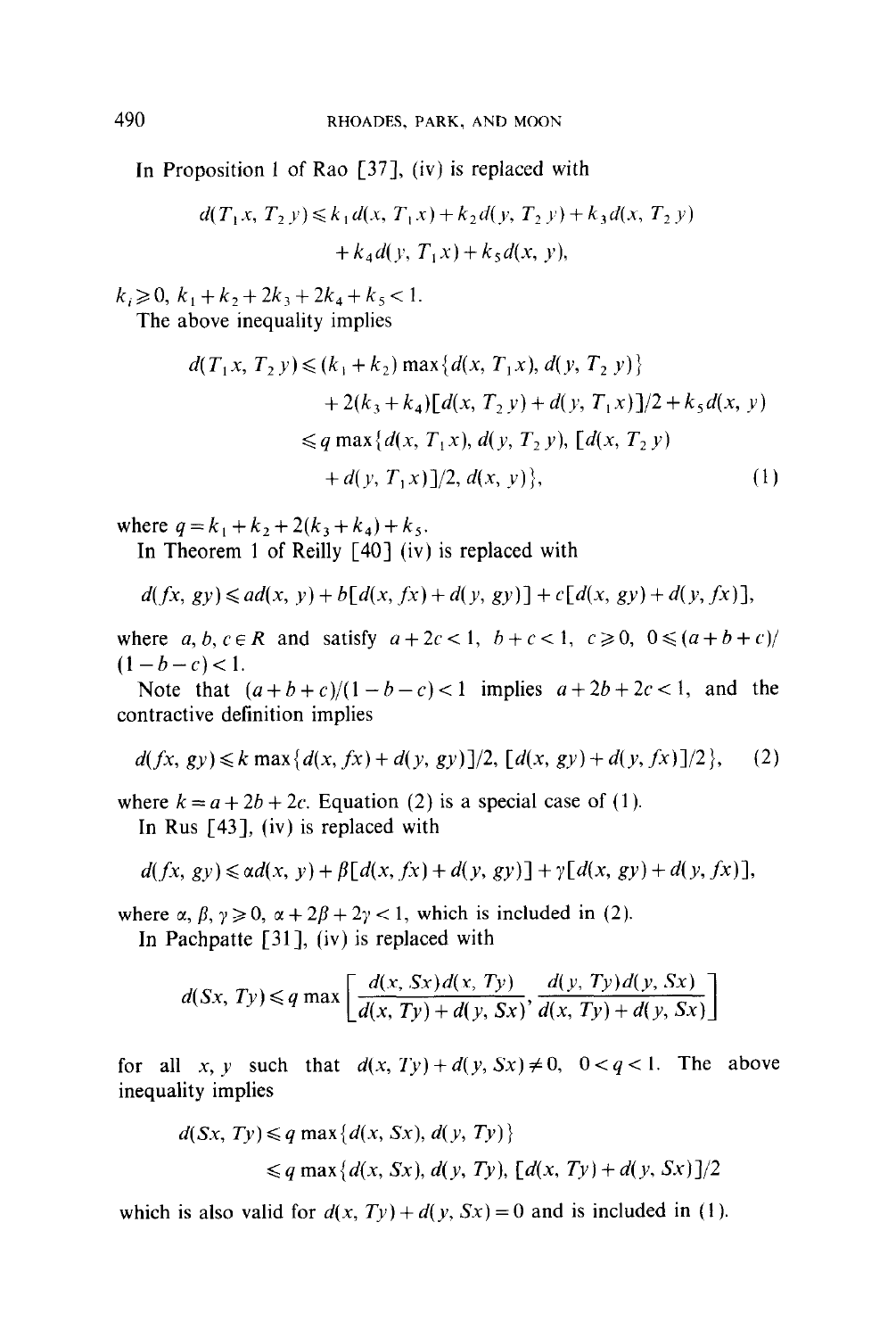In Sharma and Bajaj [48], (iv) is replaced with

$$
d(Sx, Ty) \leq \beta \frac{d(x, Sx) d(x, Ty) + d(y, Sx) d(y, Ty)}{d(x, Sx) + d(x, Ty)}
$$

for all x, y such that  $d(x, Sx) + d(x, Ty) \neq 0$  and  $0 < \beta < \frac{1}{2}$ .

For all x, y such that  $d(x, Sx) + d(x, Ty) \neq 0$ , the above inequality implies that

$$
d^{2}(Sx, Ty) \leq \beta[d(x, Sx) d(x, Ty) + d(y, Sx) d(y, Ty)]
$$
  
\n
$$
\leq 2\beta \max\{d(x, Sx), d(y, Ty)\}[d(x, Ty) + d(y, Sx)]/2
$$
  
\n
$$
\leq 2\beta \max\{d(x, Sx)[d(x, Ty) + d(y, Sx)]/2, d(y, Ty)[d(s, Ty) + d(y, Sx)]/2\}
$$
  
\n
$$
\leq 2\beta \max\{d^{2}(x, Sx), d^{2}(y, Ty), [d(x, Ty) + d(y, Sx)]^{2}/2\},
$$

which implies that S and T satisfy (1) with  $q = \sqrt{2\beta}$ .

Definition (1) is definition (146) of [41]. Therefore Theorem 14 of [41] is also a special case of Theorem 1. Other included results are Sehgal [44] and Srivastava and Gupta [53].

5. With  $S = T = 1<sub>x</sub>$ , Theorem 1 provides a more general Meir-Keeler type theorem for a pair of maps f and  $g$ , since the restriction of continuity of  $f$  and  $g$  has now been removed. Thus our theorem generalizes our previous Theorem 2 in [35], as well as the corresponding Meir-Keeler type results in Ganguly [13], Hwang [17], Pant [32], Park and Bae [33], Park and Moon [34], Rhoades [41], and Yen and Chung [57].

6. With  $S = T = 1_x$  and each  $A_i = T$ , Theorem 1 includes a number of results for single maps. For those of Meir-Keeler type Theorem 1 includes Meir and Keeler [29], Maiti and Pal [28], and Rao and Rao [36].

7. For single maps our Meir-Keeler theorem reduces to a generalization of (21) of [41]. Therefore it also includes the corresponding theorems in Chatterjea [6], Ciric [S], Hardy and Rogers [15], Kannan [22], Khan [23], Reich [39], and Zamfirescu [58].

8. Condition (iv) is implied by contractive conditions given by a gauge function and thus includes results of Boyd and Wong [2], Browder [3], and Khan and Imdad [24].

9. For a non-complete metric space, the following version of Theorem 1 is true, with essentially the same proof.

**THEOREM** 1'. Let  $(X, d)$  be a metric space, with S, T, and  $\{A_i\}$  the same as in Theorem 1 and satisfying  $(i)$  or  $(i')$ ,  $(ii)$ ,  $(iii)$ , and  $(iv)$ . If, in addition,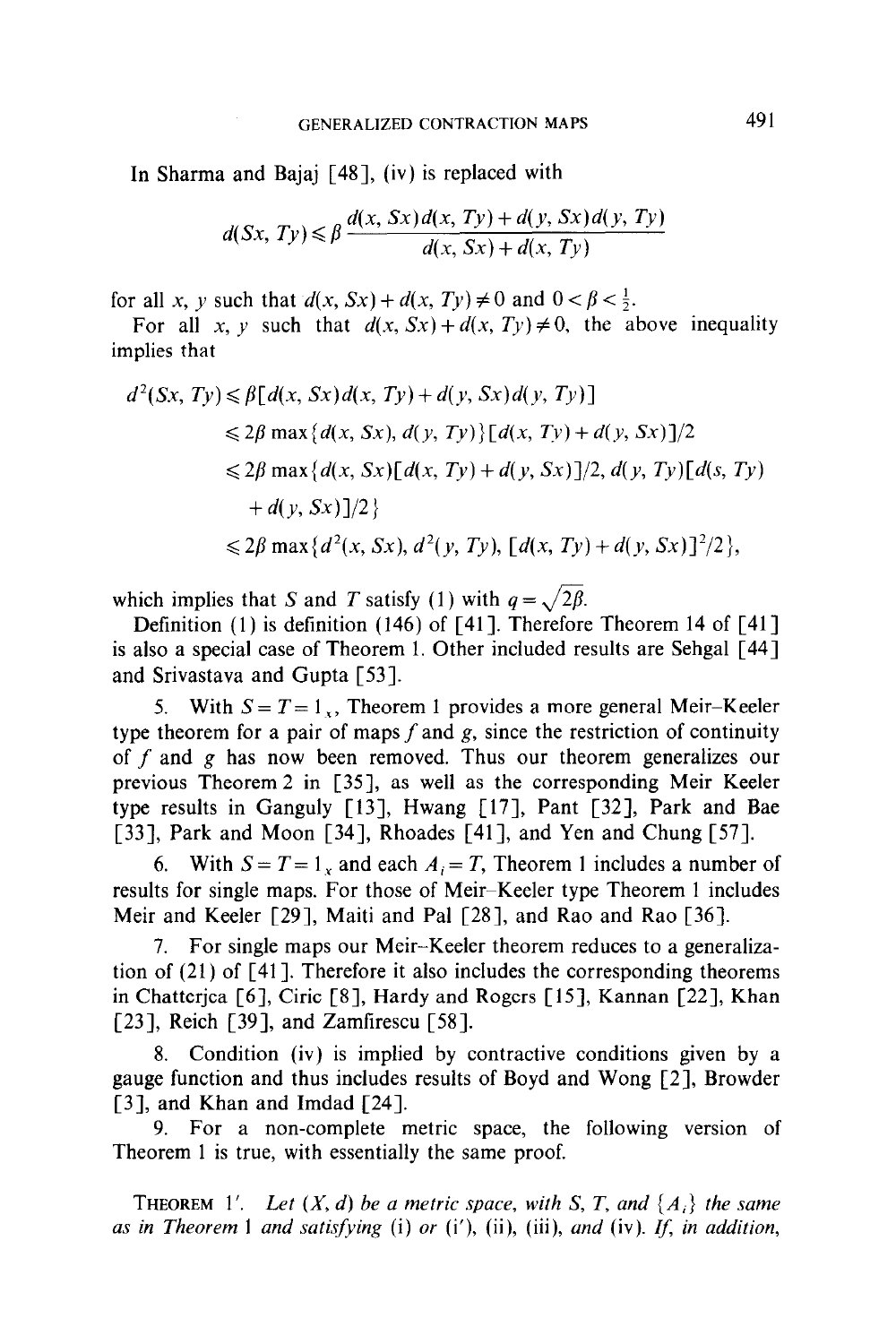the sequence  $\{y_n\}$  has a convergent subsequence, then the conclusions of Theorem 1 are true.

By interchanging the roles of S and T with  $A_i$  and  $A_j$  in Theorems 1 and 1' we obtain the following.

THEOREM 2. In Theorems 1 and 1', (iv) can be replaced by the following, without affecting the conclusions:

(iv') For each  $\epsilon > 0$  there exists a  $\delta > 0$  such that

 $\varepsilon \leq M'_{ii}(x, y) < \varepsilon + \delta$  implies  $d(Sx, Ty) < \varepsilon$ ,

where

$$
M'_{ij}(x, y) = \max\{d(A_i x, A_j y), d(A_i x, Sx), d(A_j y, Ty), \ [d(A_i x, Ty) + d(A_j y, Sx)]/2\}.
$$

#### **ACKNOWLEDGMENT**

The authors take this opportunity to thank Brian Fisher for the proof, in Theorem 1, that  $d_n = 0$  for some *n* implies  $d_k = 0$  for all  $k \ge n$ .

Note added in proof. Preprints of this paper were circulated prior to its publication. As a result, Gerald Jungck has kindly pointed out that hypothesis (iii) of Theorem 1 is not needed, since it follows immediately from the fact that compatible maps commute at coincidence points. (See, e.g., Proposition 2.2 of [20].)

#### **REFERENCES**

- 1. N. BAJA], Some maps on unique common fixed points, Indian J. Pure Appl. Math. 15 (1984). 843-848.
- 2. D. W. BOYD AND J. S. WONG, On nonlinear contractions, Proc. Amer. Math. Soc. 20  $(1969)$ , 458-464.
- 3. F. BROWDER, On the convergence of successive approximations for nonlinear functional equations, lndag. Math. 30 (1968), 27-35.
- 4. S. S. CHANG, On common fixed point theorem for a family of  $\phi$ -contracting mappings, Math. Japon. 29 (1984), 527-536.
- 5. S. K. CHATTERJEA, Fixed point theorems, C. R. Acad. Bulgare Sci, 25 (1972), 727-730.
- 6. S. K. CHATTERJEA, Fixed point theorems for a sequence of mappings with contractive iterates, Publ. Inst. Math. 14 (1972), 15-18.
- 7. H. CHATTERJI, A note on common fixed points and sequences of mappings, Bull. Calcutta Math. Soc. 72 (1980), 139-142.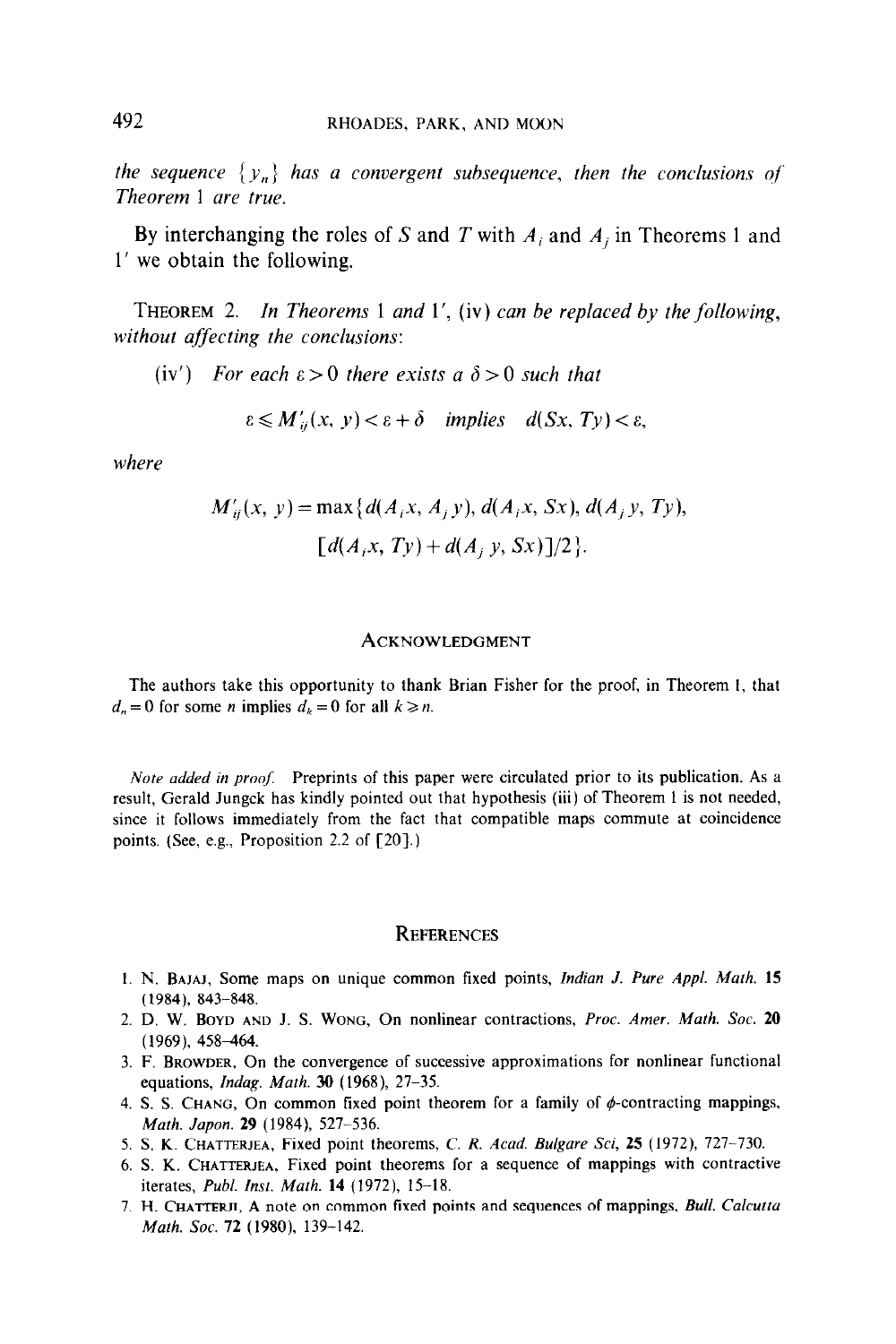- 8. L. J. CIRIC, Generalized contractions and fixed-point theorems, Publ. Inst. Math. 12 (1971), 19-26.
- 9. B. FISHER, Common tixed point and constant mappings satisfying a rational inequality, Math. Sem. Notes 6 (1978), 29-35.
- 10. B. FISHER, Mappings with a common fixed point, *Math. Sem. Notes* 7 (1979), 81–84.
- 11. B. FISHER, An addendum to "Mappings with a common fixed point," Math. Sem. Notes 8 (1980), 513-514.
- 12. B. FISHER, Common fixed point of four mappings, Inst. Math. Acad. Sinica 11 (1983), 103-l 13.
- 13. A. GANGULY, On an extension of a fixed point theorem of Meir and Keeler for three mappings, Jñanabha 14 (1984), 157-161.
- 14. 0. HADIIC, Common fixed point theorems for family of mappings in complete metric spaces, Math. Japon. 29 (1984), 127-134.
- 15. G. E. HARDY AND T. D. ROGERS, A generalization of a fixed point theorem of Reich, Canad. Math. Bull. 16 (1973), 201-206.
- 16. S. A. HUSAIN AND V. M. SEHGAL, A common fixed point theorem for a family of mappings, *Math. Japon.* **26** (1981), 287-290.
- 17. C. Hwang, M.S. thesis, Seoul National University, 1984.
- 18. K. ISEKI, On cmmon fixed points, *Bull. Austral. Math. Soc.* 10 (1974), 365-370.
- 19. A. JAISWAL AND B. SINGH, Fixed point theorems in metric space over topological semifield, *Math. Japon.* 21 (1976), 187-196.
- 20. G. JUNGCK, Compatible mappings and common fixed points, Internat. J. Math. Math. Sci. 9 (1986), 771-779.
- 21. H. KANEKO, Single-valued and multi-valued f-contractions, Boll. Un. Mat. Ital. A 4  $(1985)$ , 29-33.
- 22. R. KANNAN, Some results in fixed points, II, Amer. Math. Monthly 76 (1969), 405-408.
- 23. M. S. KHAN, Ciric's fixed point theorem, Math. Vesnik 13 (28) (1976), 393-398.
- 24. M. S. KAHN AND M. IMDAD, Fixed point theorems for a class of mappings, Comm. Fac. Sci. Univ. Ankara 32 (1983), 105-115.
- 25. M. S. KHAN AND M. IMDAD, Some common fixed point theorems, Mat. Glasnik 18 (1983), 321-326.
- 26. M. S. KHAN AND B. FISHER, Some fixed point theorems for commuting mappings, Math. Nachr. 106, (1982), 333-326.
- 27. T. KUBIAK, Common fixed points of pairwise commuting maps, Math. Nachr. 118 (1984), 123-127.
- 28. M. MAITI AND T. K. PAL, Generalizations of two fixed point theorems, Bull. Calcutta Math. Soc. 70 (1978), 57-61.
- 29. A. MEIR AND E. KEELER, A theorem on contraction mappings, J. Math. Anal. Appl. 28  $(1969)$ , 326-329.
- 30. R. N. MUKHERJEE, Common tixed points of some nonlinear mappings, Indian J. Pure Appl. Math. 12 (1981), 930-933.
- 31. B. G. PACHPATTE, Common fixed point theorems for a new class of mappings in metric spaces, J. Maulana Azad College Tech. 12 (1979), 53-58.
- 32. R. P. PANT, Common fixed point of two paris of commuting mappings, Indian J. Pure Appl. Math. 17 (1986), 187-192.
- 33. S. PARK AND J. S. BAE, Extensions of a fixed point theorem of Meir and Keeler, Ark. Math. 19 (1981), 223-228.
- 34. S. PARK AND K. P. MOON, On generalized Meir-Keeler type contractive conditions, Proc. Acad. Korea 22 (1983), 31-41.
- 35. D. PARK AND B. E. RHOADES, Meir-Keeler type contractive conditions, Math. Japon. 26  $(1981)$ ,  $13-20$ .